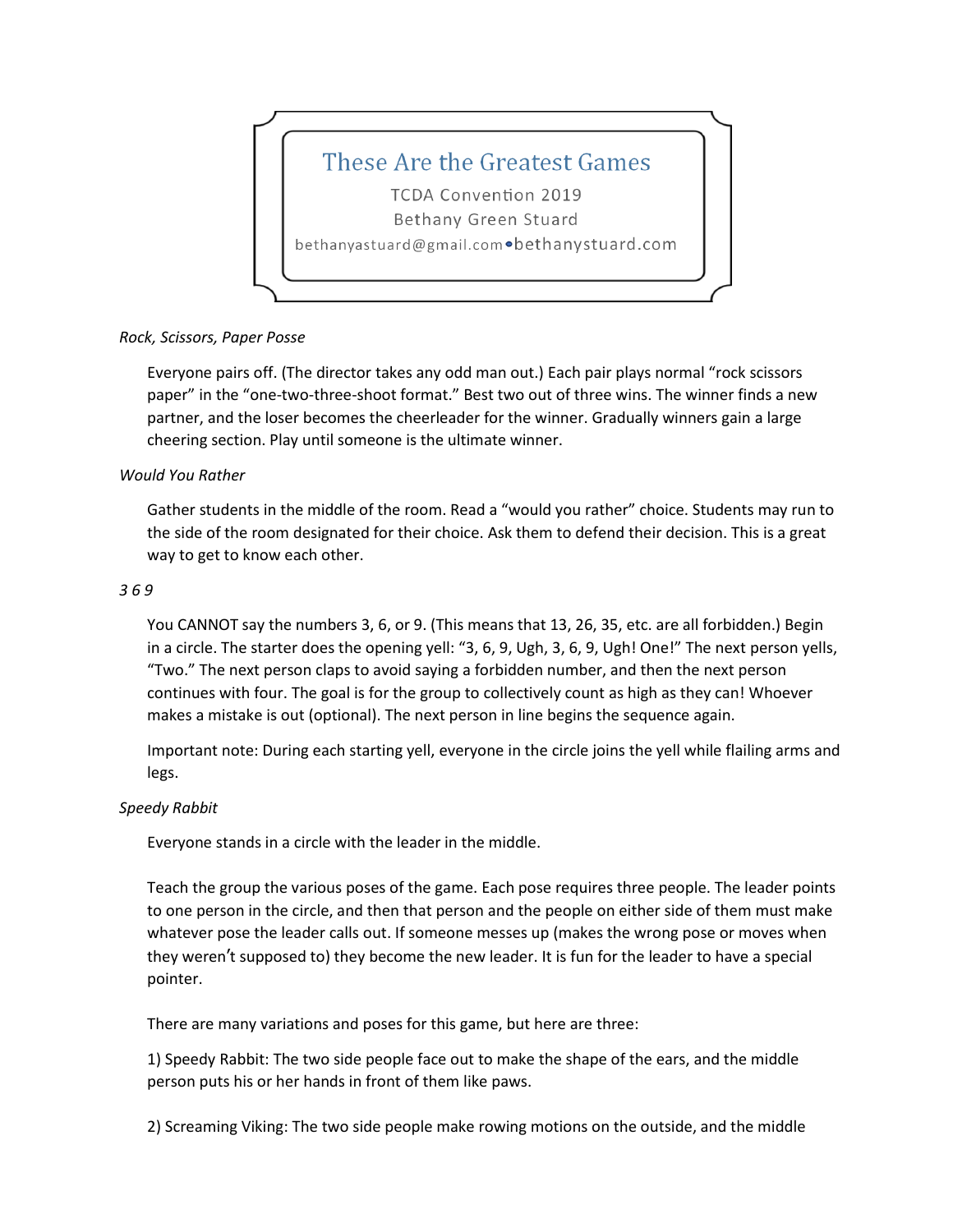person bangs their fists on their chest while yelling.

3) Girl Scout: The two side people put their arms up at a diagonal and lean in to make a house, and the middle person crouches down and says, "Want a cookie?

#### From www.ultimatecampresource.com

#### *Wax Museum*

Choose a guard. All other players are figures in the Wax Museum. The director counts down, "3, 2, 1" and the players freeze. The guard's goal is to catch the figures moving. If the guard sees you move, you're out! The last wax figure standing wins.

#### A few rules:

- Figures must move sometimes.
- Don't crowd the guard.
- Don't hide under things.
- If the guard sees you move, you're out don't argue. Go sit down.

#### *Whisper Challenge*

Prepare a few cards with phrases, names, lyrics, etc. There are only two players, but they play in front of the crowd. Player 1 puts on headphones playing white noise or music (rendering Player 1 deaf.) Player 2 reads a phrase/name/lyric from a card, and Player 1 attempts to lip-read and guess what was said. Comedy ensues. Then the players switch. You could send representatives from each section, tally points, declare a winner… or just play for the silly spectacle of guessing.

#### *Hot and Cold*

One student is "it" and goes to the hallway. The choir hides an object in the room; they all know the location. The seeker enters, and the choir sings a known song. Forte means hotter, piano means colder, and the seeker uses the choir's dynamic change to search for the object.

## *Manner of the Adverb*

One person leaves the room.

Meanwhile, everyone else is deciding on a fun adverb - one they could all act out such as "slowly" or "nervously," etc. When the group is ready, the guesser is invited back in. They instruct any individual or group of individuals to do things "in the manner of the adverb."

For example: Everyone comb your hair in the manner of the adverb. Dance in the manner of the adverb. Brush your teeth in the opposite of the manner of the adverb.

They can make as many guesses as they want. Once the person who is "it" guesses correctly, the can choose the next guesser to leave the room.

#### Variation: multiple guessers at once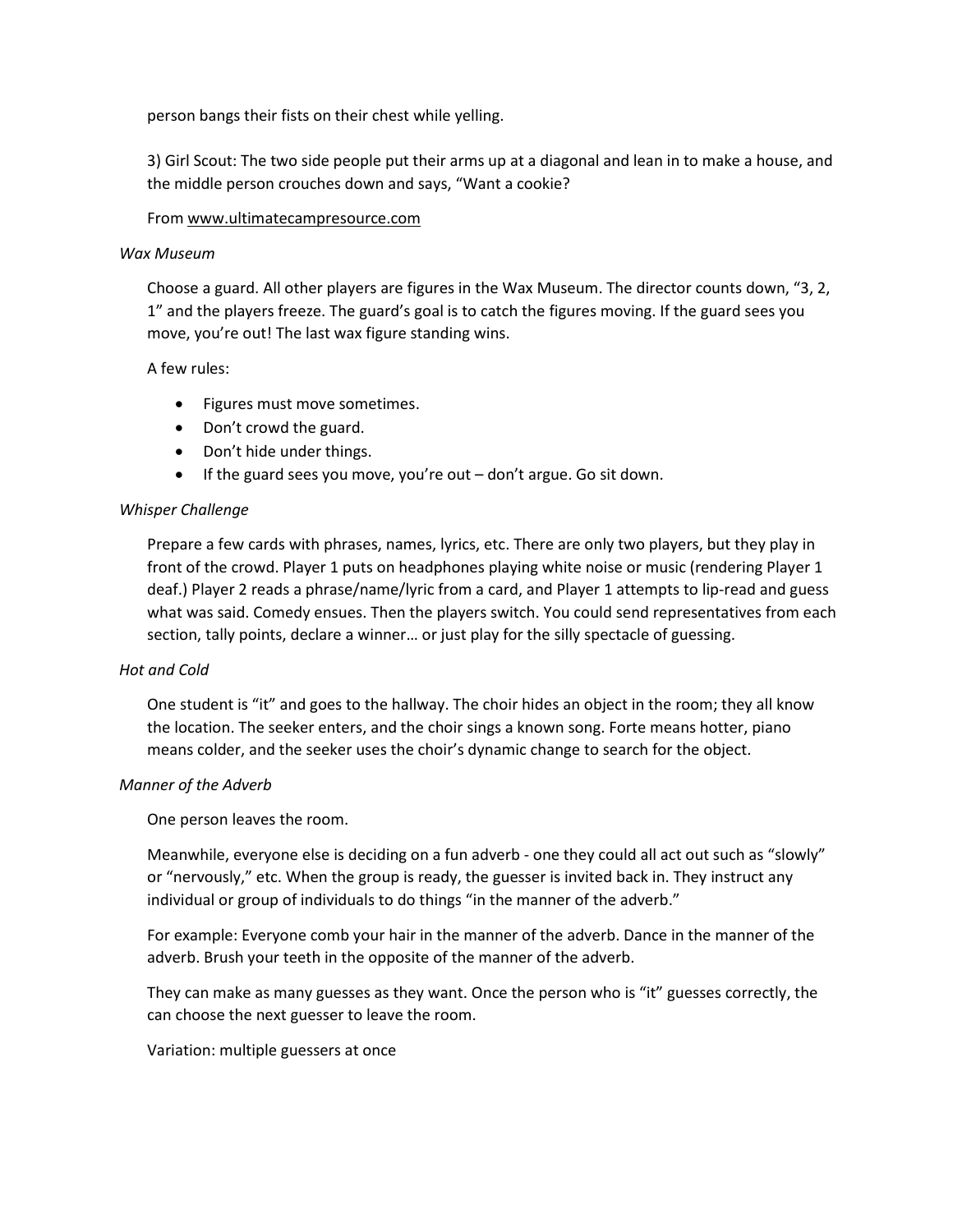## Small Group games:

• *Telephone Pictionary* – This is for 8-16 players. Cut out small white pieces of paper. Players sit in a circle. Each player gets a stack of papers equal to the number of players. (If there are eight people, each person gets eight pieces of paper.) Each player writes one phrase, name, song lyric, movie title, etc. on the top of their stack. They all pass their **entire** stack to the left. (Not one card. The whole stack. A stack always stays together.) The next person reads the card, puts that card at the bottom of the stack, and one the next card draws their interpretation of the phrase. They pass the WHOLE stack to the left. The next player only sees the drawing. They put that card at the bottom of the stack, and on the next card they write the phrase they believe the drawing was supposed to represent. The game continues until each stack has made it around the circle to the original writer of that phrase.

Each player reads/shows their stack to the group at the end.

• *Fishbowl –* Catchphrase, charades, one word

[icebreakerideas.com/fishbowl-game/](https://icebreakerideas.com/fishbowl-game/)

• *Sing It Loud* (also known as "Encore" for purchase) – Divide singers into groups of 5 or more (even up to large groups of 30). The director or leader yells out a word. The groups huddle up for one minute to pick songs that contains the word.

When time is up, the leader calls "stop" and points at each group and they sing the part of the song they picked that contains the word for a point. A song cannot be repeated. All players must sing, or the group is eliminated. If the group gets stumped they lose a point and the round is over.

## Get-to-know-you games:

- *Why I'm Not Cool –* All choir members (and directors) stand. You may sit when you have shared one reason you aren't cool.
- *Choir Bingo/favorite things/scavenger hunt*
- *Two Truths and a Lie –* Each student writes two truths and a lie about themselves on a small piece of paper. Put the papers in a basket and choose on or two to read each day. The class tries to guess who wrote it.
- *Who me, embarrassed?* Another "who is it?" game. Pass out sheets of paper and have everyone write down one embarrassing thing that has happened to them. Crumple it up and then collect them in a bowl or paper plate. Then go around in a circle one-by-one and have each person take a crumpled paper and read the embarrassing situation aloud. They can then try to guess who the person is. From ultimatecampresource.com
- *Would You Rather –* Have all students get in two lines and face each other. Each student will share their answer to the "would you rather" question with the person across from them. One line shifts over and the person at the end goes to the front, creating all new pairs.